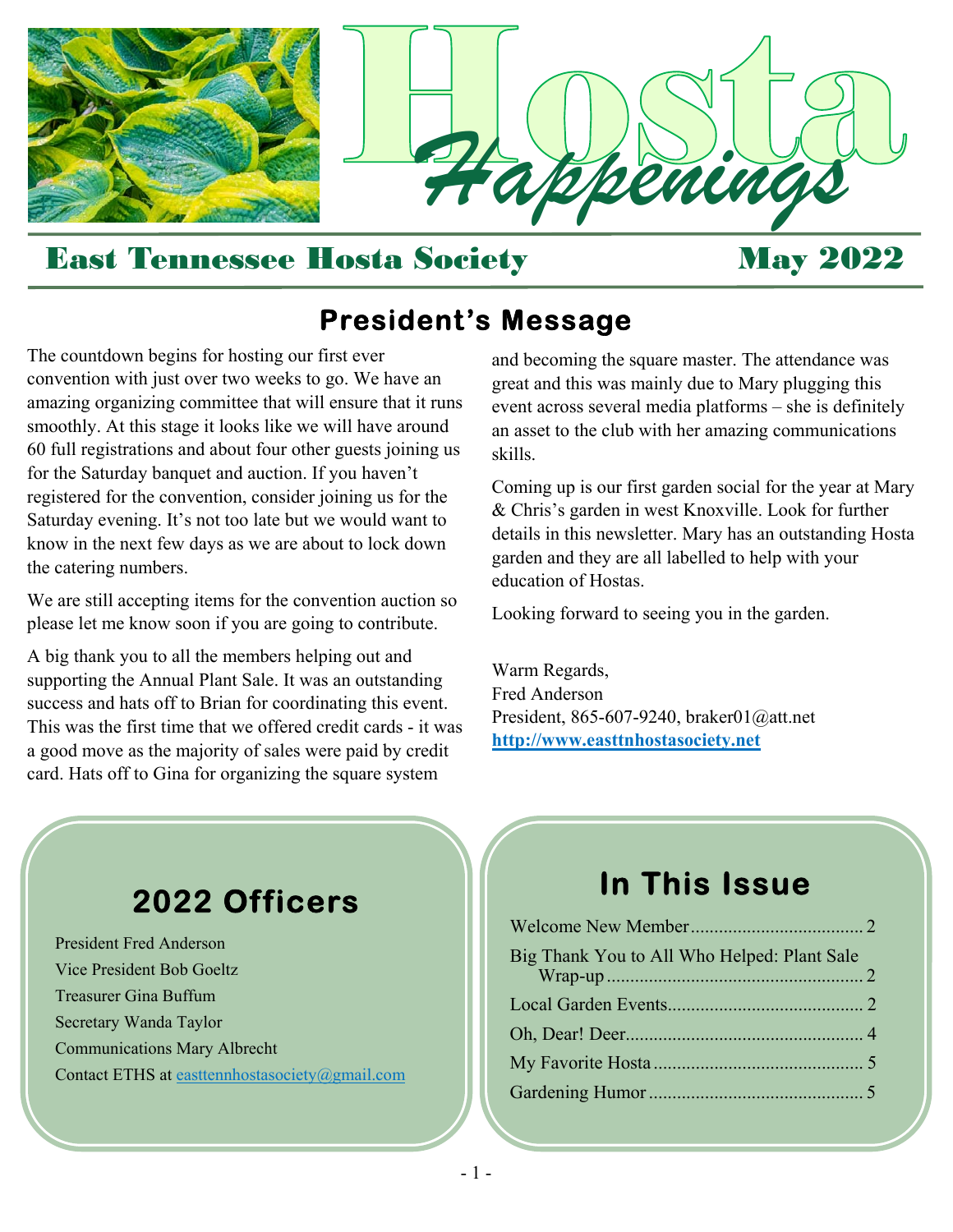## **Welcome New Member**

Welcome new member Marilyn Johnson (actually a retuning member!). With renewals, we now have 43 single and family memberships.

## **Big Thank You to All Who Helped: Plant Sale Wrap-Up**

We had a great turnout for the ETHS Plant Sale on May 1. In fact, it was so great, we didn't have time to take pictures of the crowd. A big thank you goes out to those members who came out to help with the sale. Brian White is owed a huge thank you! He grew the plants for us to sell (we sold 190 plants) and lined up the other vendors: (in alphabetical order)

Beaver Creek Nursery (besides the vendor fee, they gave us a \$25 donation).

Betty Longworth

Blissful Berry Greenhouse

Brian White Nursery

East Fork Nursery

Little Valley Nursery

Total sales (less Square fee - yes, we handled credit cards!) \$1,240.94 plus Vendor Participation Fee \$400.00 for a total of \$1,640.94.

We also owe treasurer Gina Buffum a thank you for getting us set-up to process credit card purchases using Square. The process created a line, but people were very patient. We were so busy, we didn't have the chance to take any photos! And, the forecast rains never materialized.

## **Local Garden Events**

May 22 - ETHS Garden Tour at Mary and Chris Albrecht's, 2:00 pm

June 3 and 4 - Regional Convention

[June 24 and 25, 10:00 am until 5:00 pm,](https://www.dogwoodarts.com/featuredgardens) **Dogwood Arts Summer Featured Gardens** includes Anderson Estate, Savage Garden, and Mary's Garden (different Mary, not your editor!).

July 9 - Garden Tour TBD

August – Educational Talk and plant sale by Bob Solberg

September 25 - Garden tour of Caesar Stairs' Garden, 2:00 pm

October 23rd – Fall Garden tour of GATOP Gardens, 2:00 pm

November 20 – Annual General Meeting and end of year social, 2:00 pm

Keep an eye out for events at the Greater Knoxville area public gardens:

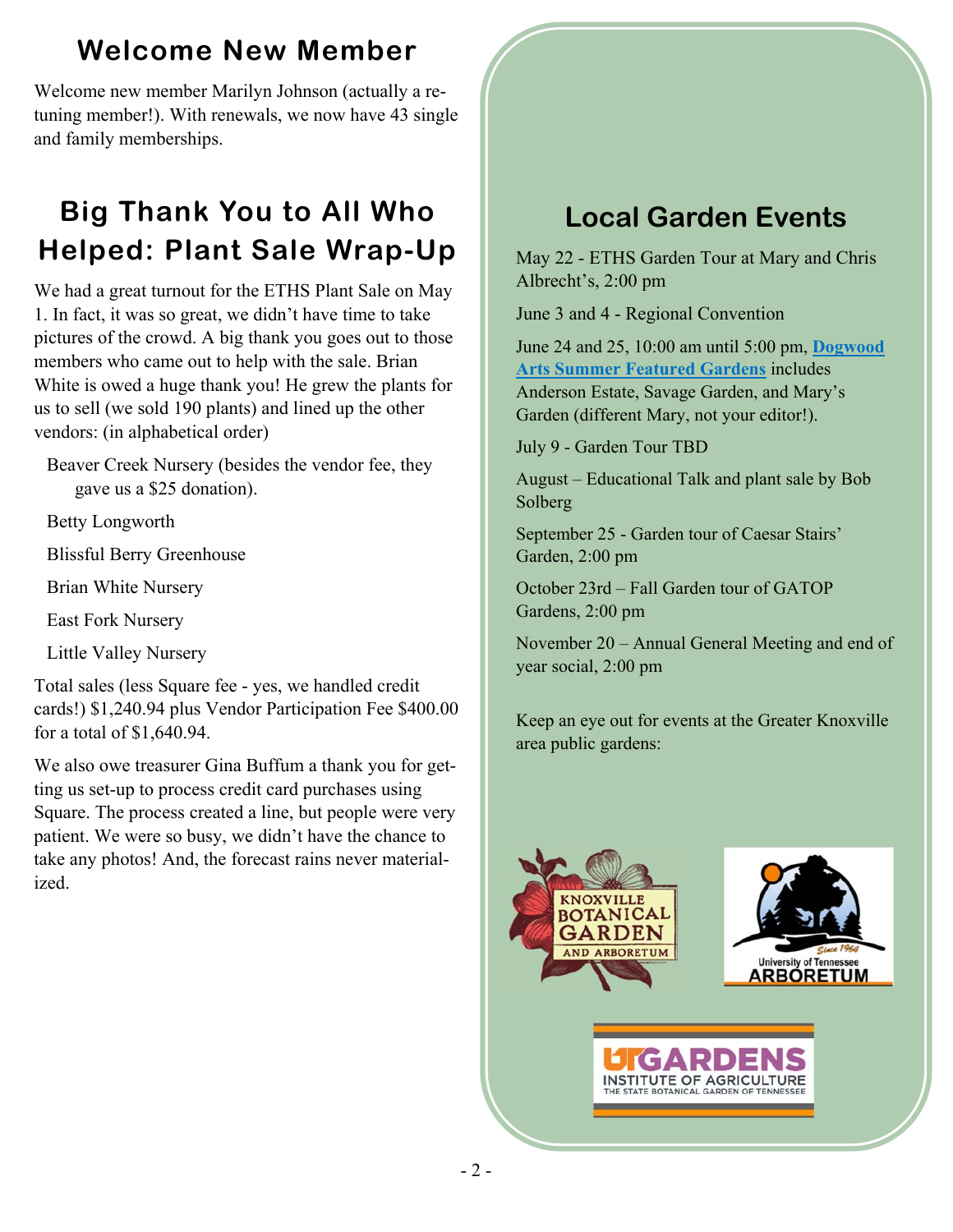## **Oh dear! Deer!**

*By Mary L. Albrecht, Professor Emerita, Dept. Plant Sciences, University of Tennessee Institute of Agriculture* 



Photo evidence that deer do roam our neighborhoods at night. This one was caught on a trail camera in the backyard of Mary and Chris Albrecht on the night of May 8, 2022 at 1:58 AM. No physical evidence of damage was seen the next day. However, Mary was not happy! Plus this deer looks like she's ready to drop a faun any day now!

Deer control is a common topic of conversation for hosta growers. Here's a summary of things that people have tried to varying degrees of success.

- 1. Irish Spring. My sisters in northern New Jersey swear by it. I've tried and I don't think Tennessee deer can give a flip about Irish Spring soap.
- 2. Repels All Animal Repellent Granules by Bonide contains 1.12% putrescent whole egg solids (read that as rotten eggs), 0.54% cloves, and 0.03% garlic. The rest is inert ingredients (according to the label, that includes attapulgite-type clay, calcium citrate, diatomaceous earth, fish meal, fish oil. Limestone, meat meal, magnesium cilicate, magnesium sulfate, sodium benzoate, urea, vinegar, water, and wintergreen oil). I've had fairly good luck with this in my garden at minimizing damage to plants. I just hadn't really done a heavy broadcast of it yet this year. The label claims it will last up to 2 months, so repeat application is needed.
- 3. Liquid Fence Deer & Rabbit Repellent Granular 2 from Spectrum Brands contains 3.115% putrescent whole egg solids (that's 3 times what Repels All

contains), 3.122% garlic, 0.118% sodium lauryl sulfate, 0.015% thyme oil, and 95.630% other ingredients (diatomaceous earth, water). I know other people swear by Liquid Fence.

- 4. Milorganite is a natural by-product of the Milwaukee Metropolitan Sewerage District Treatment process and has been made since 1926. Basically solid materials are removed from wastewater. Microbes are added to the water and oxygen is bubbled through the water to create the proper environment for microbes to digest the nutrients remaining in the water. Eventually, the microbes die, binding agents are added to the water to cause the microbes to clump and settle in the sediment tanks. The clean water is returned to Lake Michigan and the microbe clumps are dewatered by squeezing out the water and then dried in rotary kilns at 900 to 1200°F killing all pathogens. What's left is analyzed for at "least 20 parameters every day to comply with all applicable safety guidelines for protecting human health and the environment." It is a slow release fertilizer with an analysis of 6-2-0 and supplies iron. I started using it about two years ago and find that it seems to help repel the small, four-legged critters that frequent the garden. I don't know how well it works against deer. Others have recommended it's use to deter deer.
- 5. Coyote/Fox Urine Granules by Shake-Away is marketed as a domestic cat repellent. They do not make claims that it will deter other pests. They do recommend their Coyote Urine Granules as a whitetail deer deterrent, taking advantage of the natural predator-prey relationship. This is considered an organic method and is OMRI Certified (Organic Materials Review Institute, omri.org).

I've also heard about these homeopathic remedies

- 1. Wind chimes (which won't chime if there's no wind) deter deer (we have a wind chime; it didn't seem to deter this particular deer),
- 2. Elephant ears (*Colocasia* and *Alocasia*) should be planted around the hosta garden as they give off a scent deer don't like (this suggestion came from a comment when I posted the above photo to a Facebook page),

*(ConƟnued on page 4)*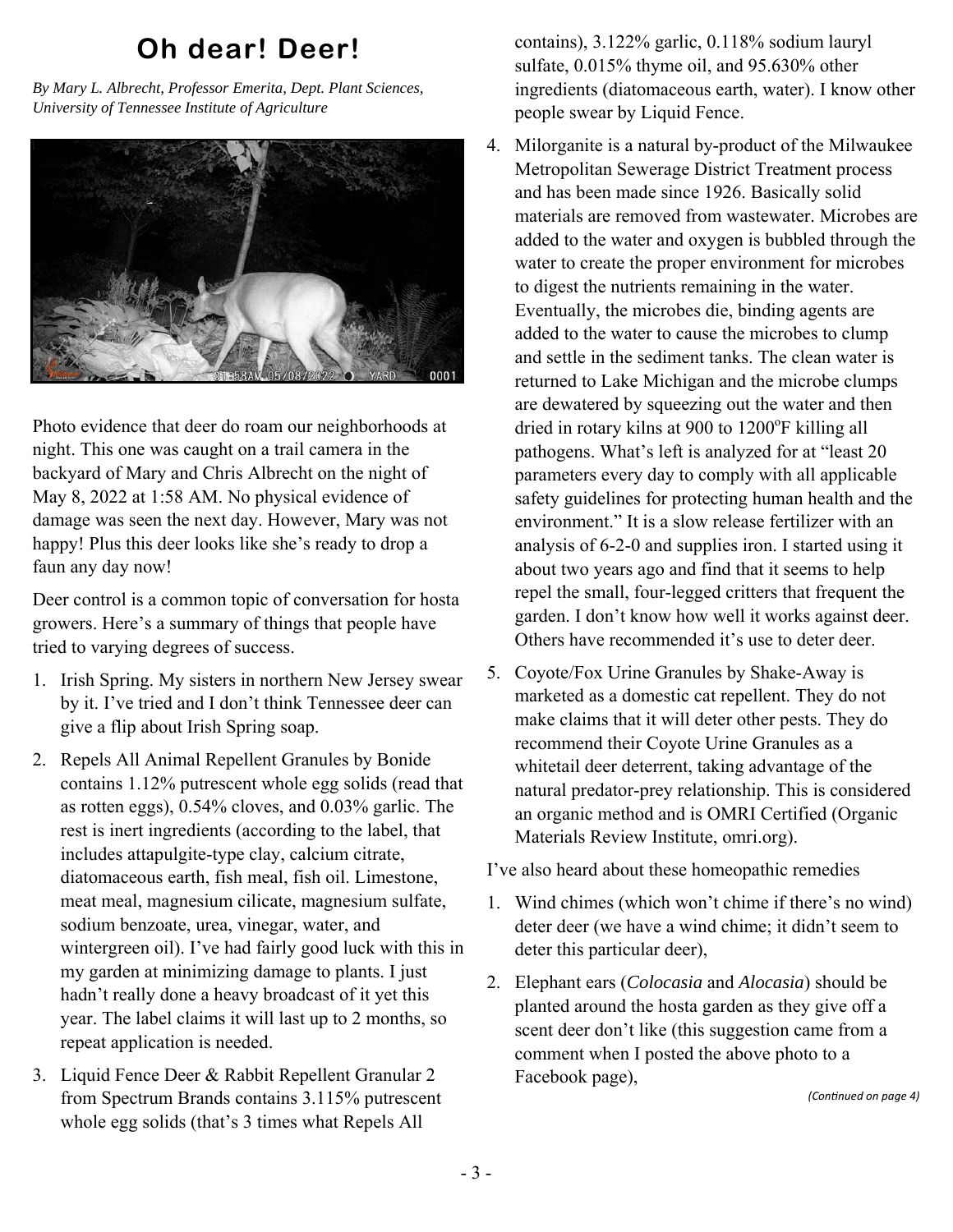- 3. Lights that come on with a motion detector (not sure how many detectors you'd need!),
- 4. Human hair hung in mesh bags in trees (just get some from your barber or hairdresser! This is a technique botanic gardens and arboreta have used for years.),
- 5. Animal manure from zoos (I suspect it should be composted before using, though the source for this information didn't say. Some zoos will sell composted animal bedding as Zoo Doo!), or
- 6. Dried, red cayenne pepper flakes (this seems to work with the little four-legged critters like chipmunks and rabbits but I have no hard data that says it is truly effective. I just have observed they seem to leave my porch pots alone when sprinkled with pepper flakes.).

References

[Deter Deer in the Garden, HGTV, https://www.hgtv.com/outdoors/](https://www.hgtv.com/outdoors/landscaping-and-hardscaping/deter-deer-in-the-garden) landscaping-and-hardscaping/deter-deer-in-the-garden

Liquid Fence Deer & Rabbit Repellent Granular 2, https:// [www.liquidfence.com/products/deer-and-rabbit-control/deer-and](https://www.liquidfence.com/products/deer-and-rabbit-control/deer-and-rabbit-granular.aspx)rabbit-granular.aspx

[Repels All Animal Repellent Granules, Product Literature, https://](https://bonide.com/product/repels-all-animal-repellent-granules/) bonide.com/product/repels-all-animal-repellent-granules/

[Milorganite, What is Milorganite®, https://www.milorganite.com/](https://www.milorganite.com/using-milorganite/what-is-milorganite) using-milorganite/what-is-milorganite

[Shake-Away products https://www.shake-away.com/Deer.php?](https://www.shake-away.com/Deer.php?page=Deer) page=Deer an[d https://www.shake-away.com/DomesticCats.php?](https://www.shake-away.com/DomesticCats.php?page=DomesticCat) page=DomesticCat

## **My Favorite Hosta**

*We're borrowing an idea from the New England Hosta Society - an occasional series featuring a favorite hosta written by members of the East Tennessee Hosta Society, so we will need members to step up and tells us about their favorites. So we are sharing the Vole Sisters from the New England Hosta Society write-up about their favorite!* 

The other day, we chatted with our friend Racoon about the COVID-19 pandemic. Racoon said, "I am a pacesetter for Corona-virus safety protocols. I wear a mask, wash my hands often and the letters in my name can be rearranged to spell 'corona.'" We were pleased to

*(ConƟnued from page 3)* discover a registered cultivar called H. 'Corona.' Delight turned to disappointment when we were unable to order and taste it.

[Information from the AHS registration.](https://hostatreasury.org/detail.php?id=1080) 



| <b>Clump Description</b>  |                                    |              |                            |  |  |
|---------------------------|------------------------------------|--------------|----------------------------|--|--|
| Growth rate               | Fast                               | Habit        | Mound-like                 |  |  |
| Plant width               | $61$ inches                        | Plant height | $\overline{31}$ inches     |  |  |
| <b>Leaf Description</b>   |                                    |              |                            |  |  |
| Center color              | Light green                        | Margin color | Deep gold                  |  |  |
| Length                    | 18 inches                          | Width        | $\overline{16}$ inches     |  |  |
| Vein pairs                | 14                                 | Margin       | Slightly rip-<br>pled      |  |  |
| Width of                  | $\overline{1.5}$ inches            | Leaf base    | Cordate                    |  |  |
| margin                    |                                    |              |                            |  |  |
| Texture - top             | Slightly                           | Texture -    | Glaucous                   |  |  |
|                           | shiny                              | bottom       | bloom                      |  |  |
|                           | <b>Leaf Description</b> (continued |              |                            |  |  |
| Leaf shape                | Not given                          | Leaf Base    | Cordate                    |  |  |
| <b>Scape Description</b>  |                                    |              |                            |  |  |
| Height                    | 35 to 40                           | Scape color  | Green with                 |  |  |
|                           | inches                             |              | brown base                 |  |  |
| <b>Flower Description</b> |                                    |              |                            |  |  |
| $\overline{\text{Color}}$ | Medium lav-                        | Shape        | Bell                       |  |  |
|                           | ender                              |              |                            |  |  |
| Growing location          |                                    |              | Noordwijk, The Netherlands |  |  |
| Flower time               | July 10 to August 15               |              |                            |  |  |
| Seed pod col- Dark green  |                                    | Age of       | 6 years                    |  |  |
| or                        |                                    | Clump        |                            |  |  |
| Parentage                 | Sport of H. 'Sum and Substance'    |              |                            |  |  |